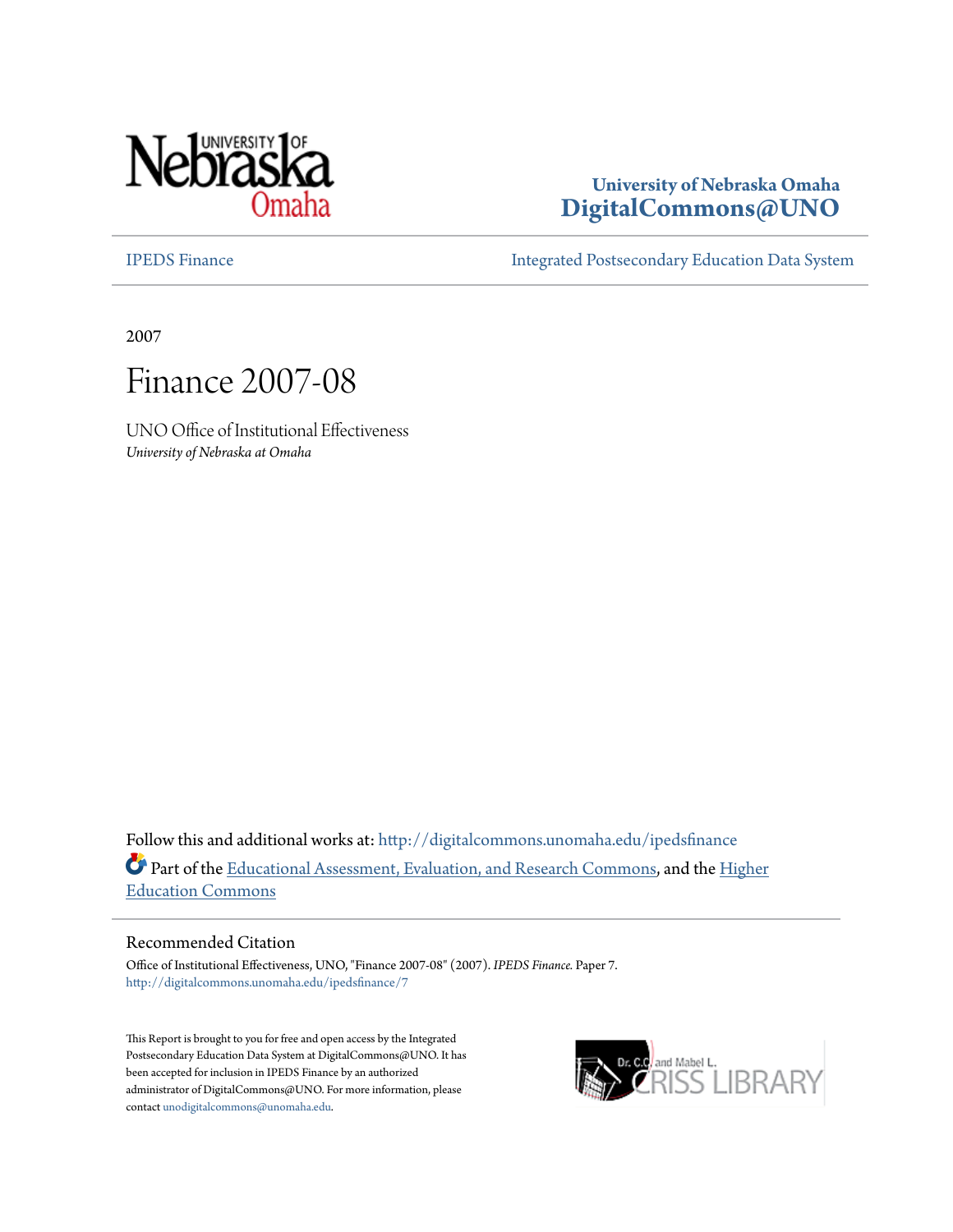## **Finance 2007-08**

Institution: University of Nebraska at Omaha (181394) User ID: P71813941

#### **Finance - Public institutions**

#### **Reporting Standard**

#### **Please indicate which reporting standards are used to prepare your financial statements:**

G GASB (Governmental Accounting Standard Board), using standards of GASB 34 & 35

**C** FASB (Financial Accounting Standard Board)

**Please consult your business officer for the correct response before saving this screen.** Your response to this question will determine the forms you will receive for reporting finance data.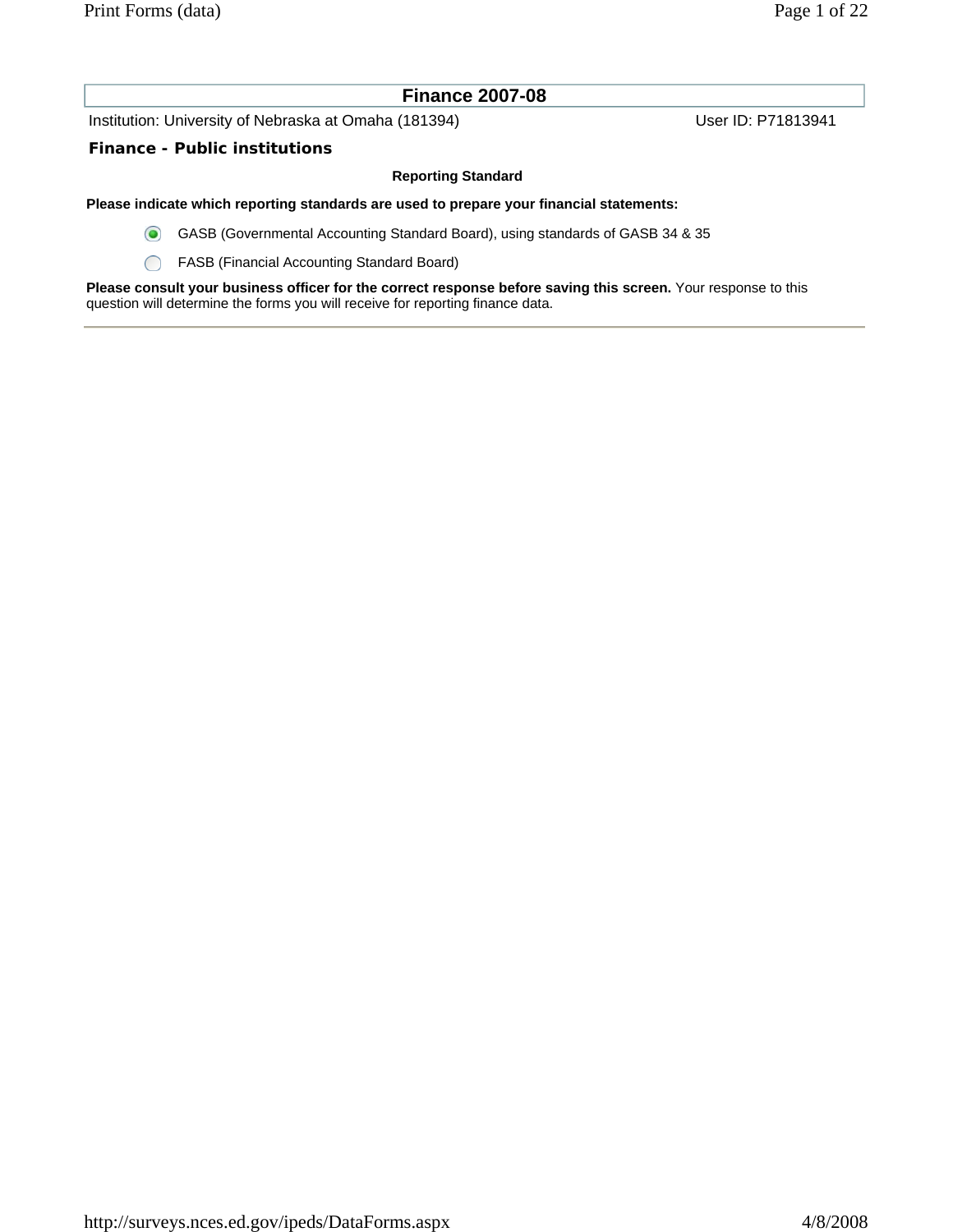User ID: P71813941

|  | Institution: University of Nebraska at Omaha (181394) |  |
|--|-------------------------------------------------------|--|
|--|-------------------------------------------------------|--|

#### **Finance - Public institutions**

#### **General Information**

#### **Finance - Public Institutions**

To the extent possible, the finance data requested in this report should be provided from your institution's audited General Purpose Financial Statement (GPFS). Please refer to the instructions specific to each page of the survey for detailed instruction and references.

#### **1. Fiscal Year calendar**

**This report covers financial activities for the 12-month fiscal year:** (The fiscal year reported should be the most recent fiscal year ending before October 1, 2007.)

| Beginning: month/year (MMYYYY)  | Month: I        | Year: 2006 |
|---------------------------------|-----------------|------------|
| And ending: month/year (MMYYYY) | Month: $6 \mid$ | Year: 2007 |

#### **2. Audit Opinion**

**Did your institution receive an unqualified opinion on its General Purpose Financial Statements from your auditor for the fiscal year noted above?** (If your institution is audited only in combination with another entity, answer this question based on the audit of that entity.)

|  | Unqualified | Qualified | Don't know |
|--|-------------|-----------|------------|
|  |             |           |            |

| Jnqualified |  |
|-------------|--|
|             |  |

| Quali |  |
|-------|--|
|       |  |
|       |  |

**3. GASB Statement No. 34 offers three alternative reporting models for special-purpose governments like colleges and universities. Which model is used by your institution ?**

◯ Governmental Activities

◯ Governmental Activities with Business-Type Activities

#### **4. If your institution participates in intercollegiate athletics, are the expenses accounted for as auxiliary enterprises or treated as student services?**

|  | Auxiliary enterprises |
|--|-----------------------|
|--|-----------------------|

Student services

**C** Does not participate in intercollegiate athletics

Other (specify in caveats box below)

#### **5. Does this institution or any of its foundations or other affiliated organizations own endowment assets ?**

Yes - (report endowment assets)

No

#### **6.Component Units**

Each discretely presented component unit should be reported in the same manner and amounts as included on the face of the institution's GPFS. There should be one Finance Survey component unit form (Part F or G) completed for each column on the face of the GPFS **other than the institution itself**, whether that column represents a single component unit or a combination of component units.



∩

0 Number of component unit columns on GPFS using FASB standards

0 Number of component unit columns on GPFS using GASB standards

Caveats: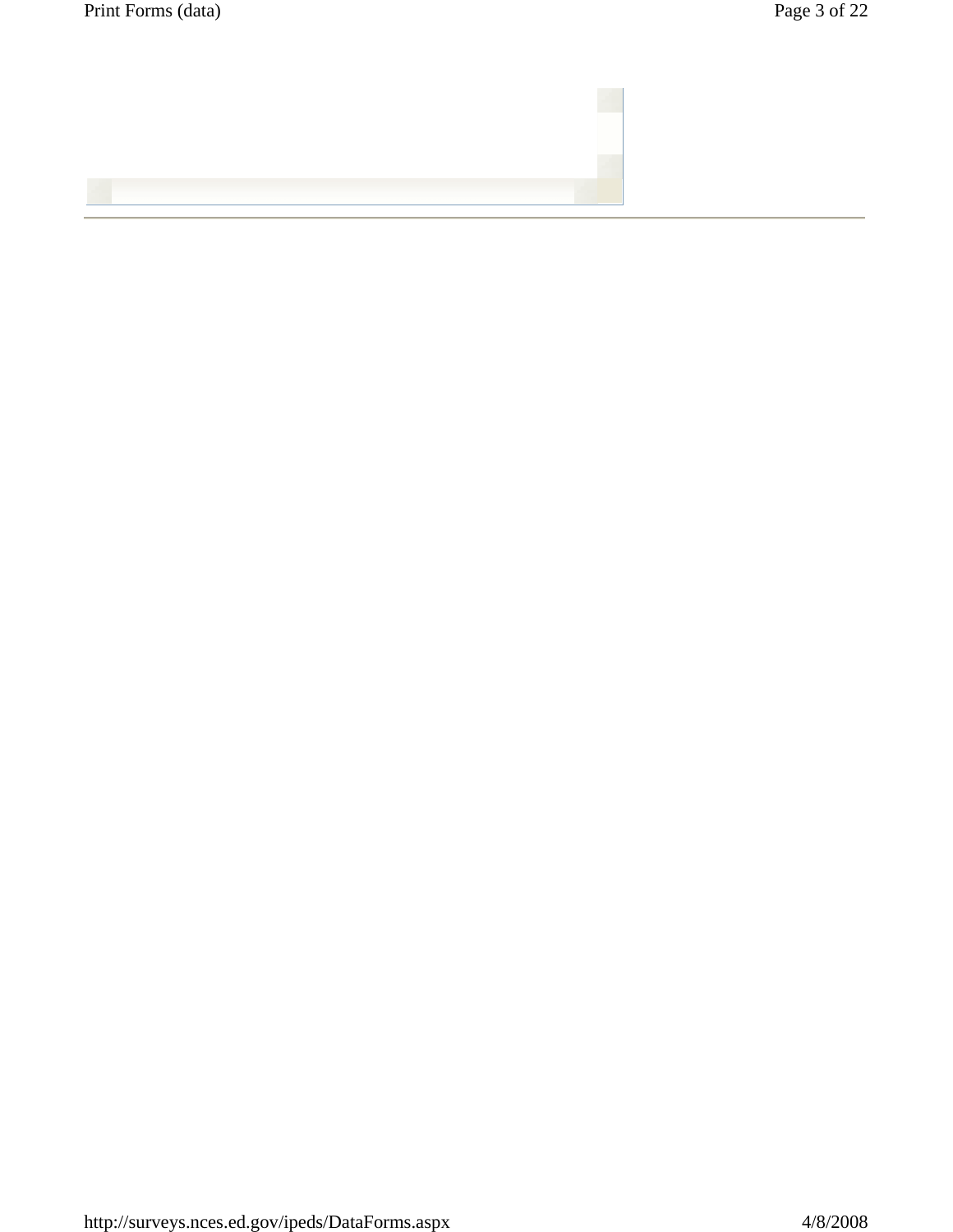Institution: University of Nebraska at Omaha (181394) User ID: P71813941 **Part A - Statement of Net Assets Fiscal Year 2007 Report in whole dollars only** Line no. **Current year amount** Prior year amount Prior year amount Prior year amount Current Assets 01 Total <u>Current Assets</u> 6 **1 12 13 13 14 143,311,000** 36,819,700 Noncurrent Assets 02 Capital assets - depreciable (gross) 189,529,648 **176,298,508** 03 Accumulated depreciation (enter as a positive amount) 66,118,267 **61,595,316** <sup>04</sup> Other noncurrent assets **(CV) CV**=[A05-(A02-A03)] **17,197,838** 16,860,772 05 Total noncurrent assets 131,563,964 **131,563,964** 140,609,219 <sup>06</sup> Total assets **(CV)**  183,920,219 **168,383,664**<br>**CV**=(A01+A05) Current Liabilities 07 Long-term debt, current portion 2,336,240 **810,000** <sup>08</sup> Other current liabilities **(CV) CV**=(A09-A07) **CV**=(A09-A07) **23,149,616** 15,828,727 09 Total current liabilities 25,485,856 **16,638,727** Noncurrent Liabilities 10 Long-term debt 21,758,317 **18,345,000** 11 Other noncurrent liabilities **(CV)**<br>**CV**=(A12-A10) **CV**=(A12-A10) 4,503,792 **6,571,135** 12 Total noncurrent liabilities **26,262,109** 24,916,135 <sup>13</sup> Total liabilities **(CV) CV**=(A09+A12) **41,554,862 CV**=(A09+A12) Net Assets 14 Invested in capital assets, net of related debt 99,536,433 **95,792,176** 15 Restricted-expendable 17,468,124 **17,753,989** 16 Restricted-nonexpendable 833,543 **756,385** <sup>17</sup> Unrestricted **(CV)**  <u>CHIESINGEO</u> (CV)<br>**CV**=[A18-(A14+A15+A16)] 14,334,154 12,**526,252** 

Total Net assets **(CV)**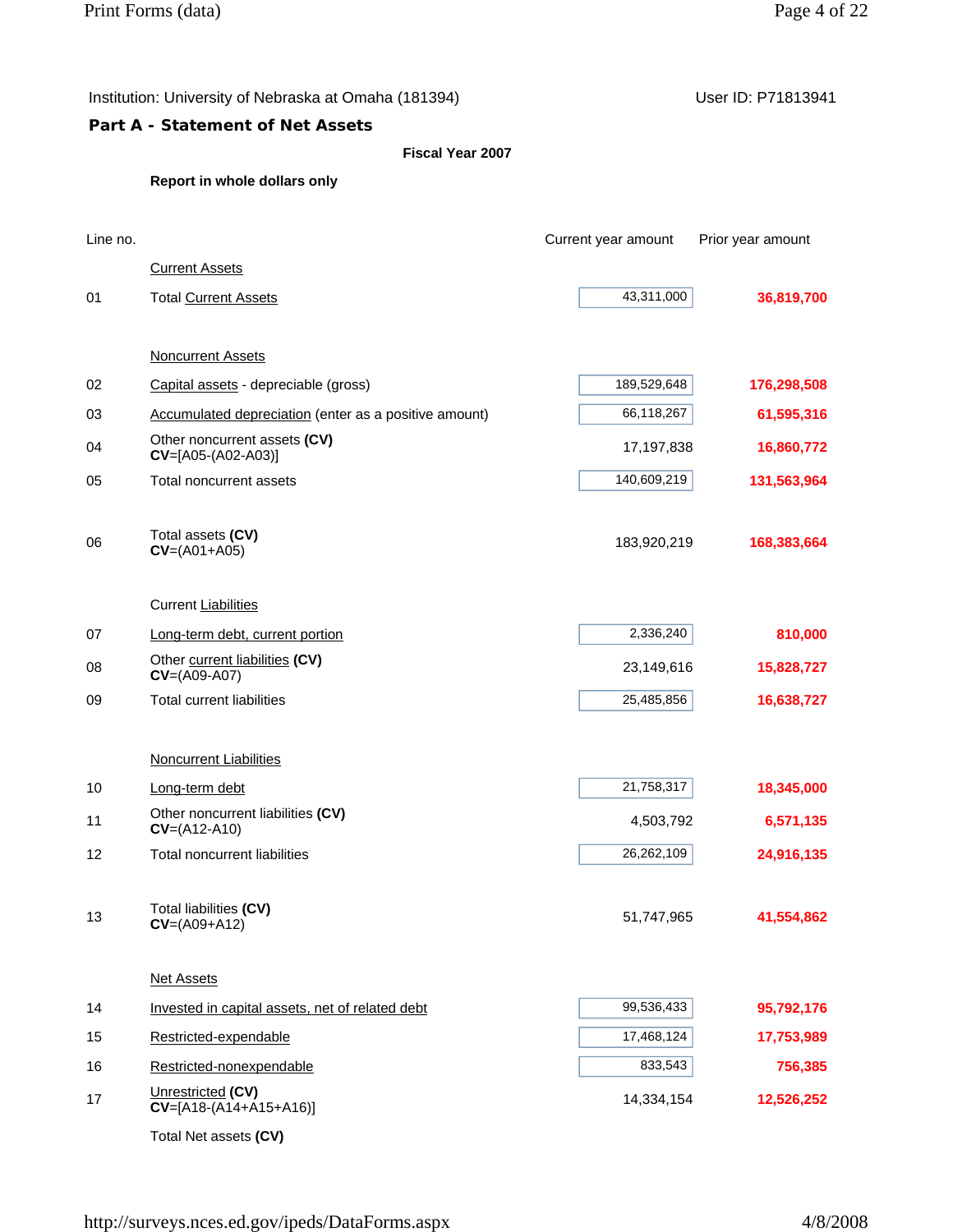| 18             | $CV=(AO6-A13)$              | 132,172,254 | 126,828,802 |
|----------------|-----------------------------|-------------|-------------|
|                |                             |             |             |
|                | <b>CV= Calculated Value</b> |             |             |
|                |                             |             |             |
| <b>CAVEATS</b> |                             |             |             |
|                |                             |             |             |
|                |                             |             |             |
|                |                             |             |             |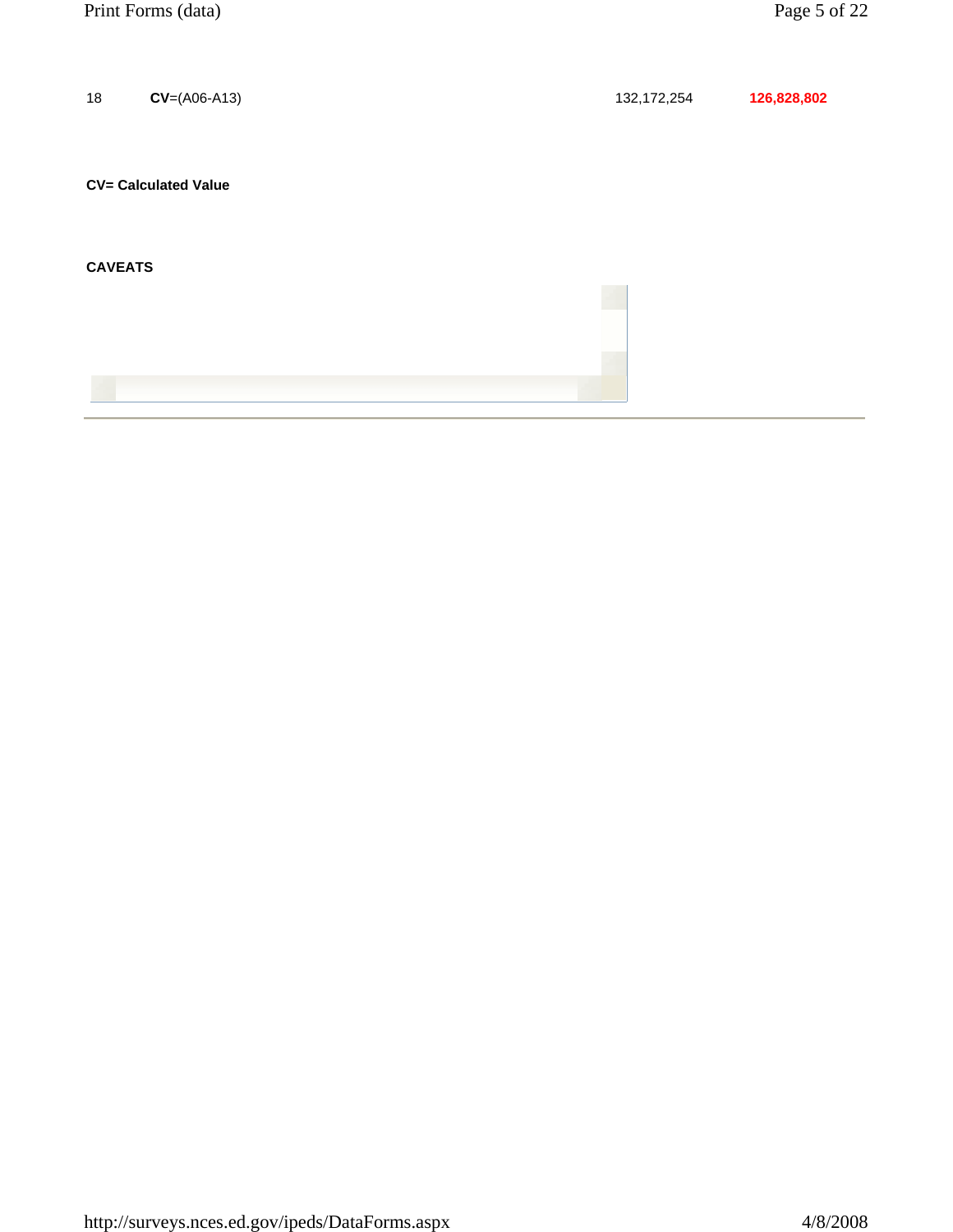#### **Part A - Plant, Property, and Equipment**

#### **Fiscal Year 2007**

#### **Report in whole dollars only**

|    | Line No. Description                   | Beginning<br>balance | <b>Additions</b> | <b>Retirements</b><br>(CV) | Ending balance |
|----|----------------------------------------|----------------------|------------------|----------------------------|----------------|
|    | <b>Plant, Property, and Equipment</b>  |                      |                  |                            |                |
|    |                                        |                      |                  |                            |                |
| 21 | Land & land improvements               | 13,586,180           | 1,584,681        | 166,215                    | 15,004,646     |
| 22 | Infrastructure                         | 4,628,940            |                  | 3,981                      | 4,624,959      |
| 23 | <b>Buildings</b>                       | 133,867,851          | 6,432,940        | $\Omega$                   | 140,300,791    |
| 24 | Equipment                              | 18,652,882           | 4,261,366        | 479,870                    | 22,434,378     |
| 25 | Art and library collections            | 0                    | 0                | 0                          | 0              |
|    | Property obtained under capital leases |                      |                  |                            |                |
| 26 | (if not included in equipment)         | 0                    | $\Omega$         | 0                          |                |
| 27 | Construction in progress               | 5,562,655            | 1,602,219        | $\mathbf 0$                | 7,164,874      |
| 28 | Accumulated depreciation               | 61,595,316           | 4,977,562        | 454.611                    | 66,118,267     |

**CV = (Beginning Balance + Additions - Ending Balance)**

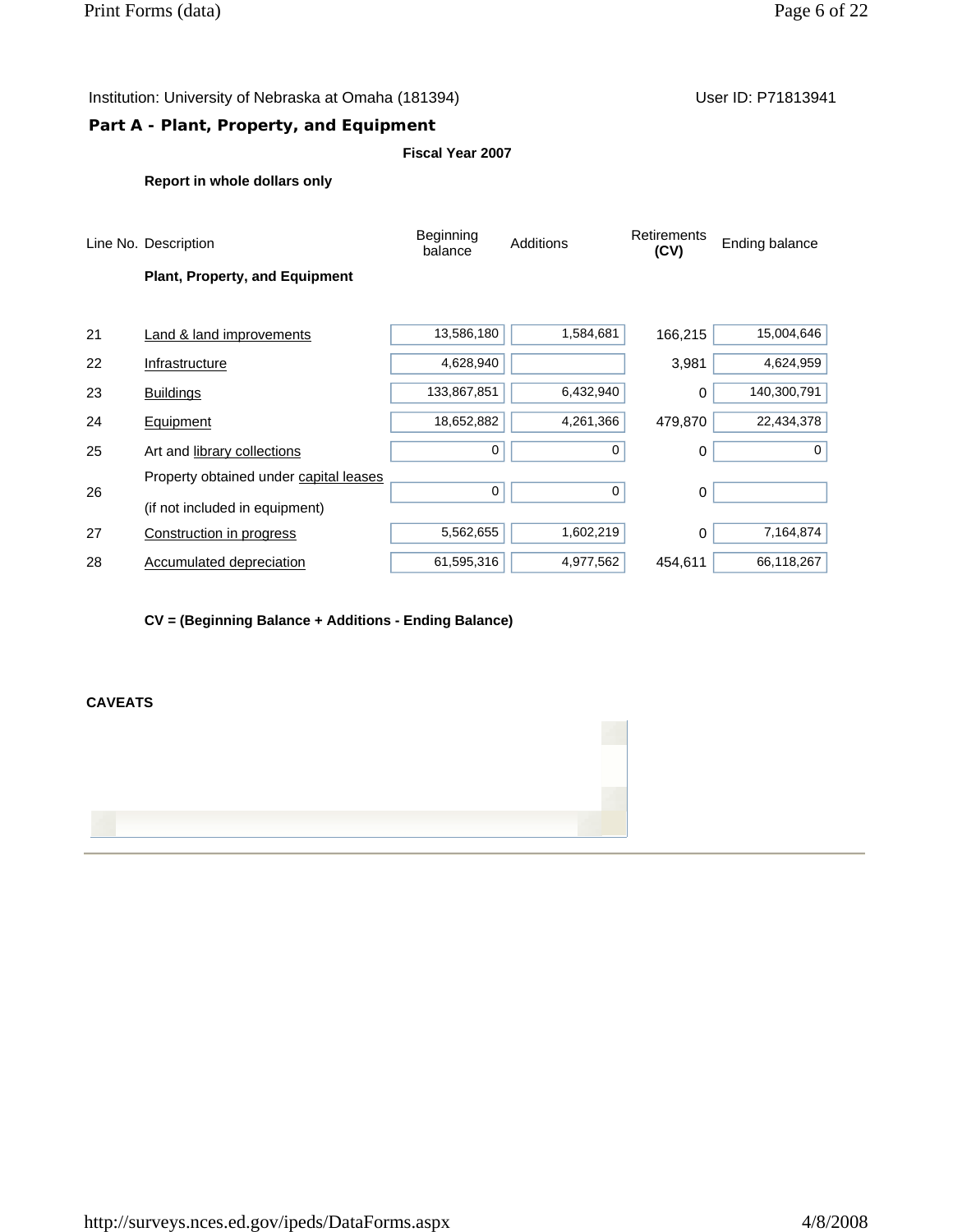## **Part B - Revenues and Other Additions**

#### **Fiscal Year 2007**

#### **Report in whole dollars only**

| Line No. | Source of Funds                                                                      | Current year amount | Prior year amount |
|----------|--------------------------------------------------------------------------------------|---------------------|-------------------|
|          | <b>Operating Revenues</b>                                                            |                     |                   |
| 01       | Tuition & fees, after deducting discounts & allowances                               | 50,633,379          | 48,500,539        |
|          | Grants and contracts - operating                                                     |                     |                   |
| 02       | Federal operating grants and contracts                                               | 7,529,814           | 7,653,215         |
| 03       | State operating grants and contracts                                                 | 3,400,479           | 4,008,698         |
| 04       | Local/private operating grants and contracts                                         | 2,722,970           | 1,759,479         |
| 05       | Sales & services of auxiliary enterprises,<br>after deducting discounts & allowances | 18,101,105          | 17,445,580        |
| 06       | Sales & services of hospitals,<br>after deducting patient contractual allowances     | 0                   | $\bf{0}$          |
| 07       | Independent operations                                                               | 0                   | $\bf{0}$          |
| 08       | Other sources - operating (CV)<br>$CV=[B09-(B01++B07)]$                              | 9,054,234           | 8,436,547         |
| 09       | Total operating revenues                                                             | 91,441,981          | 87,804,058        |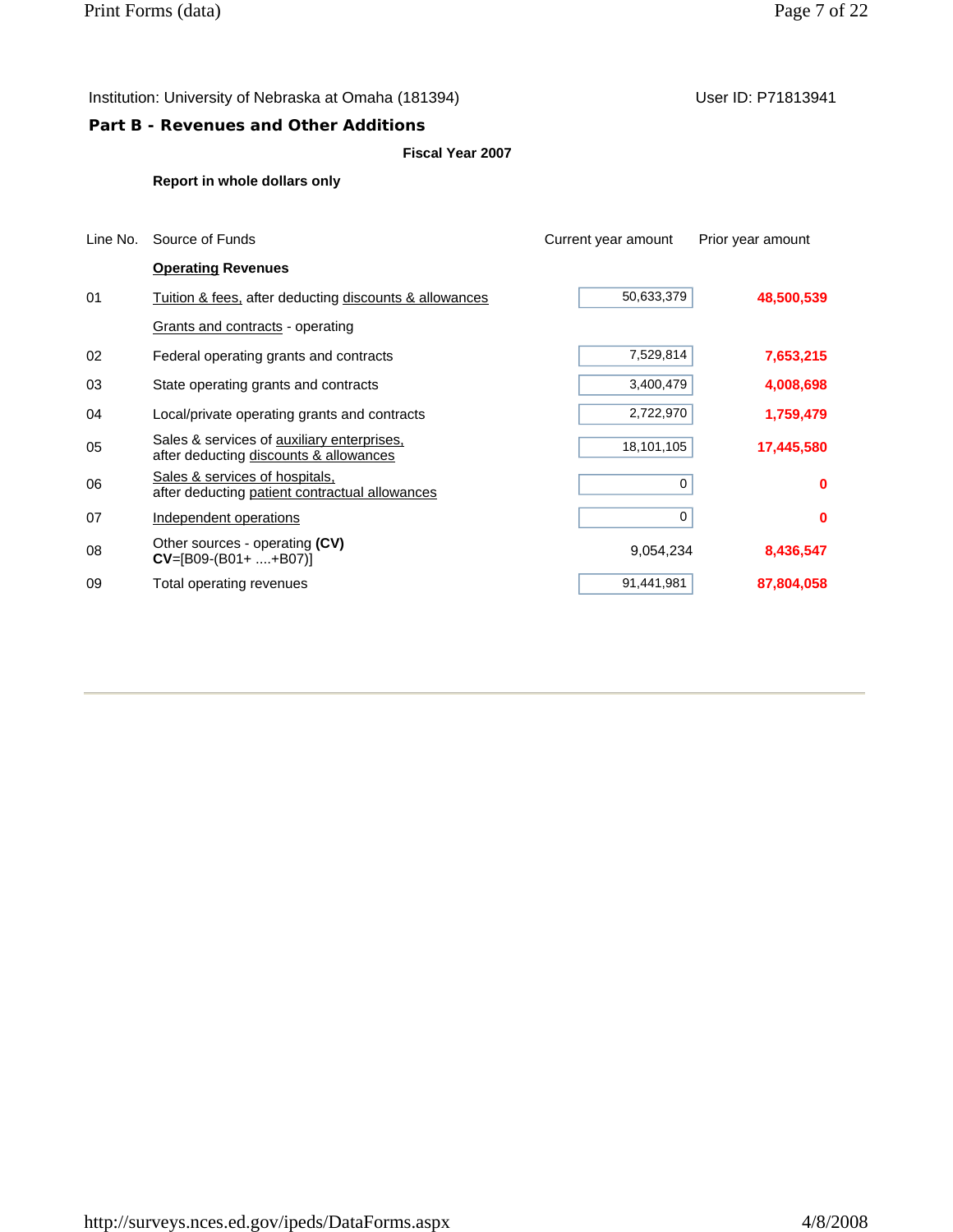### **Part B - Revenues and Other Additions**

#### **Fiscal Year 2007**

## **Report in whole dollars only**

|    | Line No. Source of funds                                          | Current year amount Prior year amount |              |
|----|-------------------------------------------------------------------|---------------------------------------|--------------|
|    | <b>Nonoperating Revenues</b>                                      |                                       |              |
| 10 | <b>Federal appropriations</b>                                     | 0                                     | $\mathbf{0}$ |
| 11 | State appropriations                                              | 57,309,900                            | 53,274,932   |
| 12 | Local appropriations, education district taxes, & similar support | 20,312                                | 20,312       |
|    | <b>Grants-nonoperating</b>                                        |                                       |              |
| 13 | Federal nonoperating grants                                       | 6,008,146                             | 6,155,293    |
| 14 | State nonoperating grants                                         | 0                                     | $\bf{0}$     |
| 15 | Local nonoperating grants                                         | 0                                     | $\mathbf{0}$ |
| 16 | Gifts, including contributions from affiliated organizations      | 7,553,695                             | 11,023,678   |
| 17 | Investment income                                                 | 2,430,481                             | 1,602,818    |
| 18 | Other nonoperating revenues (CV)<br>$CV=[B19-(B10++B17)]$         | 71,002                                | 79,523       |
| 19 | Total nonoperating revenues                                       | 73,393,536                            | 72,156,556   |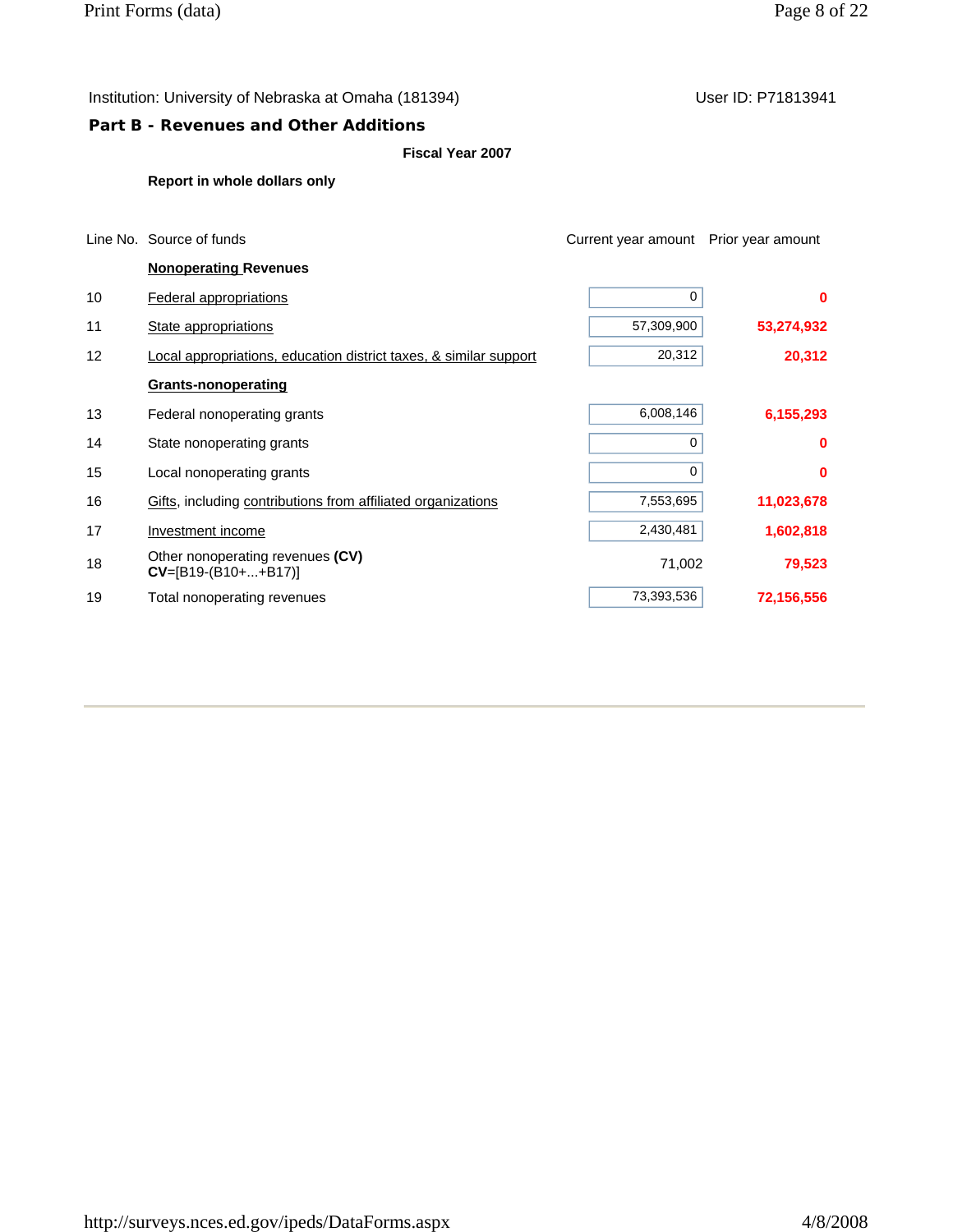## **Part B - Revenues and Other Additions**

#### **Fiscal Year 2007**

#### **Report in whole dollars only**

| Line No. | Resource of funds                                                 | Current year amount | Prior year amount |
|----------|-------------------------------------------------------------------|---------------------|-------------------|
|          | <b>Other Revenues and Additions</b>                               |                     |                   |
| 20       | Capital appropriations                                            | 3,268,074           | 307,046           |
| 21       | Capital grants & gifts                                            | 0                   | 8,058             |
| 22       | Additions to permanent endowments                                 | 0                   | $\mathbf{0}$      |
| 23       | Other revenues & additions (CV)<br>$CV=[B24-(B20++B22)]$          | $\Omega$            | $\bf{0}$          |
| 24       | Total other revenues and additions                                | 3,268,074           | 315,104           |
|          |                                                                   |                     |                   |
| 25       | Total all revenues and other additions (CV)<br>$CV=(B09+B19+B24)$ | 168,103,591         | 160,275,718       |

#### **CV = Calculated Value**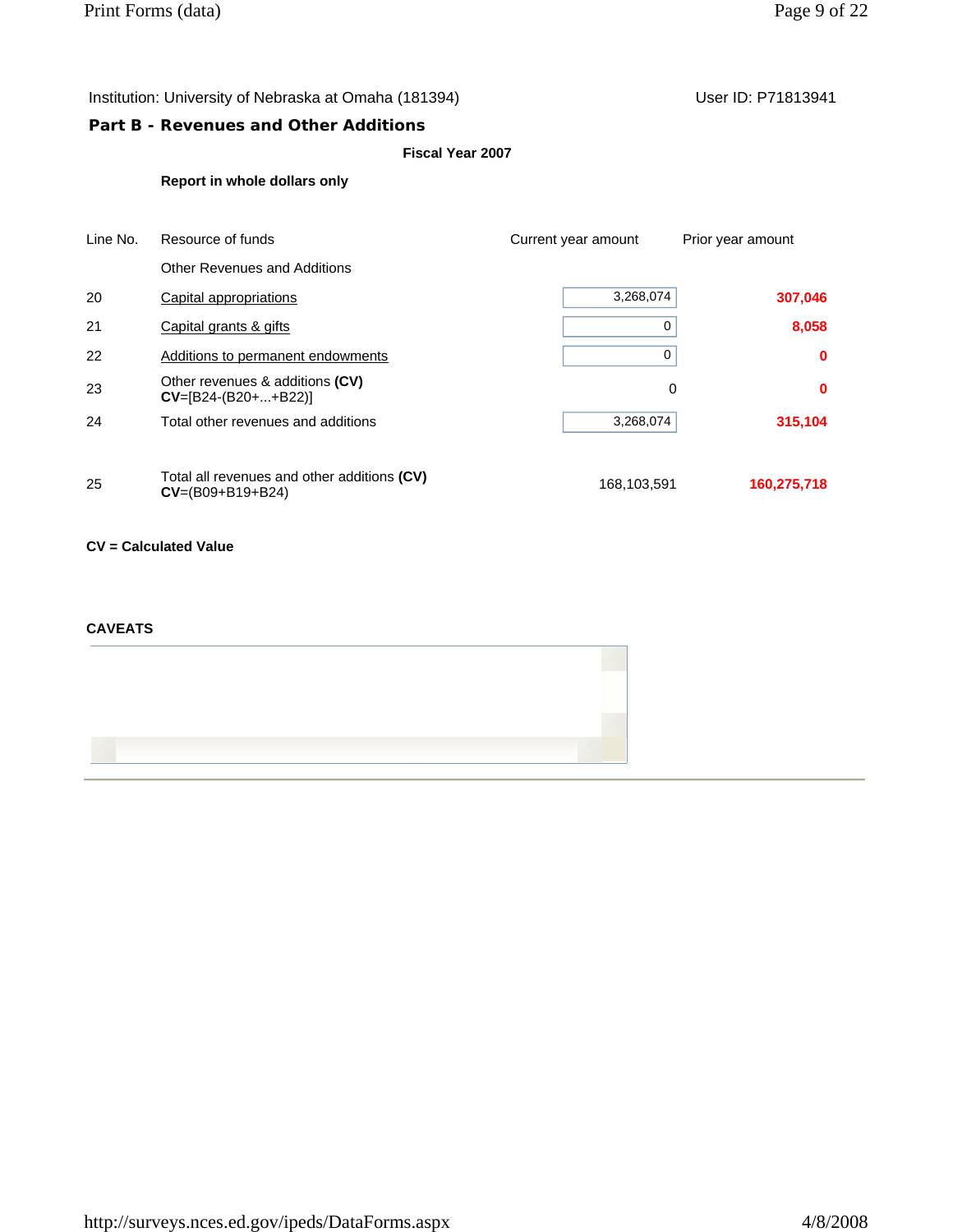## **Part C - Expenses and Other Deductions**

|             |                                                                                                                         |                                     | <b>Fiscal Year 2007</b> |                             |              |              |
|-------------|-------------------------------------------------------------------------------------------------------------------------|-------------------------------------|-------------------------|-----------------------------|--------------|--------------|
|             | <b>Report in whole</b><br>dollars<br>only                                                                               |                                     |                         |                             |              |              |
|             |                                                                                                                         | $\mathbf{1}$                        | $\overline{2}$          | 3                           | 4            | 5            |
| Line<br>No. | Description                                                                                                             | Current year total Salaries & wages |                         | Employee fringe<br>benefits | Depreciation | All<br>other |
|             | <b>Operating Expenses</b>                                                                                               |                                     |                         |                             |              |              |
| 01          | Instruction                                                                                                             | 70,481,212                          | 49,187,017              | 11,880,505                  |              | 9,413,690    |
| 02          | Research                                                                                                                | 5,300,034                           | 3,343,125               | 674,080                     |              | 1,282,829    |
| 03          | Public service                                                                                                          | 7,156,920                           | 3,842,827               | 860,765                     |              | 2,453,328    |
| 05          | Academic support                                                                                                        | 11,985,282                          | 6,557,839               | 1,773,415                   |              | 3,654,028    |
| 06          | <b>Student services</b>                                                                                                 | 5,946,422                           | 3,583,244               | 995,634                     |              | 1,367,544    |
| 07          | Institutional support                                                                                                   | 11,643,113                          | 6,840,072               | 1,838,358                   |              | 2,964,683    |
| 08          | Operation &<br>maintenance<br>of plant                                                                                  | 12,078,643                          | 4,293,947               | 1,397,805                   |              | 6,386,891    |
| 09          | Depreciation                                                                                                            | 4,977,562                           |                         |                             | 4,977,562    |              |
| 10          | Scholarships and<br>fellowships<br>expenses, excluding<br>discounts & allowances<br>(do not include work<br>study here) | 9,921,581                           |                         |                             |              | 9,921,581    |
| 11          | <b>Auxiliary enterprises</b>                                                                                            | 20,457,934                          | 5,896,614               | 1,449,935                   |              | 13,111,385   |
| 12          | <b>Hospital services</b>                                                                                                |                                     |                         |                             |              | 0            |
| 13          | Independent<br>operations                                                                                               |                                     |                         |                             |              | $\mathbf 0$  |
| 14          | Other expenses<br>& deductions (CV)<br>$CV = IC15 -$<br>$(C01 +  + C13)$                                                | $\mathbf 0$                         | 0                       | $\mathbf 0$                 | $\mathbf 0$  | 0            |
| 15          | <b>Total operating</b><br>expenses                                                                                      | 159,948,703                         | 83,544,685              | 20,870,497                  | 4,977,562    | 50,555,959   |
|             | Prior year amount                                                                                                       | 154,142,072                         | 79,735,529              | 20,748,070                  | 4,977,232    | 48,681,241   |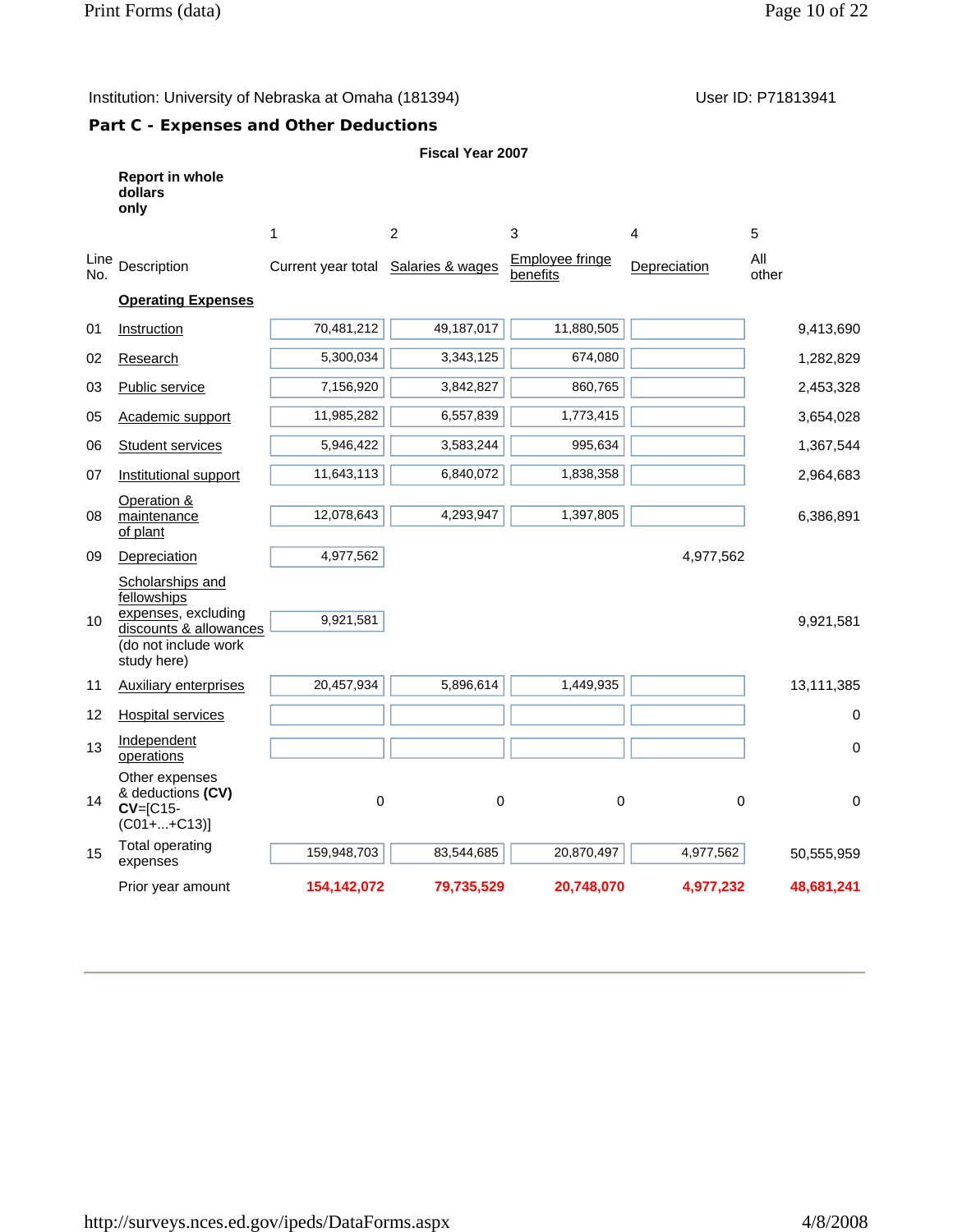## **Part C - Expenses and Other Deductions**

|             | Fiscal Year 2007                                                      |                            |                                     |                                    |                        |                          |  |
|-------------|-----------------------------------------------------------------------|----------------------------|-------------------------------------|------------------------------------|------------------------|--------------------------|--|
|             | <b>Report in whole</b><br>dollars<br>only                             |                            |                                     |                                    |                        |                          |  |
|             |                                                                       | 1                          | $\overline{2}$                      | 3                                  | 4                      | 5                        |  |
| Line<br>No. | Description                                                           |                            | Current year total Salaries & wages | <b>Employee fringe</b><br>benefits | <b>Depreciation</b>    | All<br>other             |  |
|             | Nonoperating<br>Expenses and<br>Deductions                            |                            |                                     |                                    |                        |                          |  |
| 16          | <b>Interest</b>                                                       | 821,999                    |                                     |                                    |                        | 821,999                  |  |
| 17          | Other nonoperating<br>expenses &<br>deductions (CV)<br>$CV=(C18-C16)$ | 1,989,437                  | $\mathbf 0$                         | $\mathbf 0$                        | $\mathbf 0$            | 1,989,437                |  |
| 18          | Total nonoperating<br>expenses & deductions<br>(CV)<br>$CV=(C19-C15)$ | 2,811,436                  | $\Omega$                            | $\boldsymbol{0}$                   | $\mathbf{0}$           | 2,811,436                |  |
| 19          | Total expenses &<br>deductions                                        | 162,760,139<br>157,736,019 | 83,544,685<br>79,735,529            | 20,870,497<br>20,748,070           | 4,977,562<br>4,977,232 | 53,367,395<br>52,275,188 |  |
|             | Prior year amount                                                     |                            |                                     |                                    |                        |                          |  |

**CV = Calculated Value**

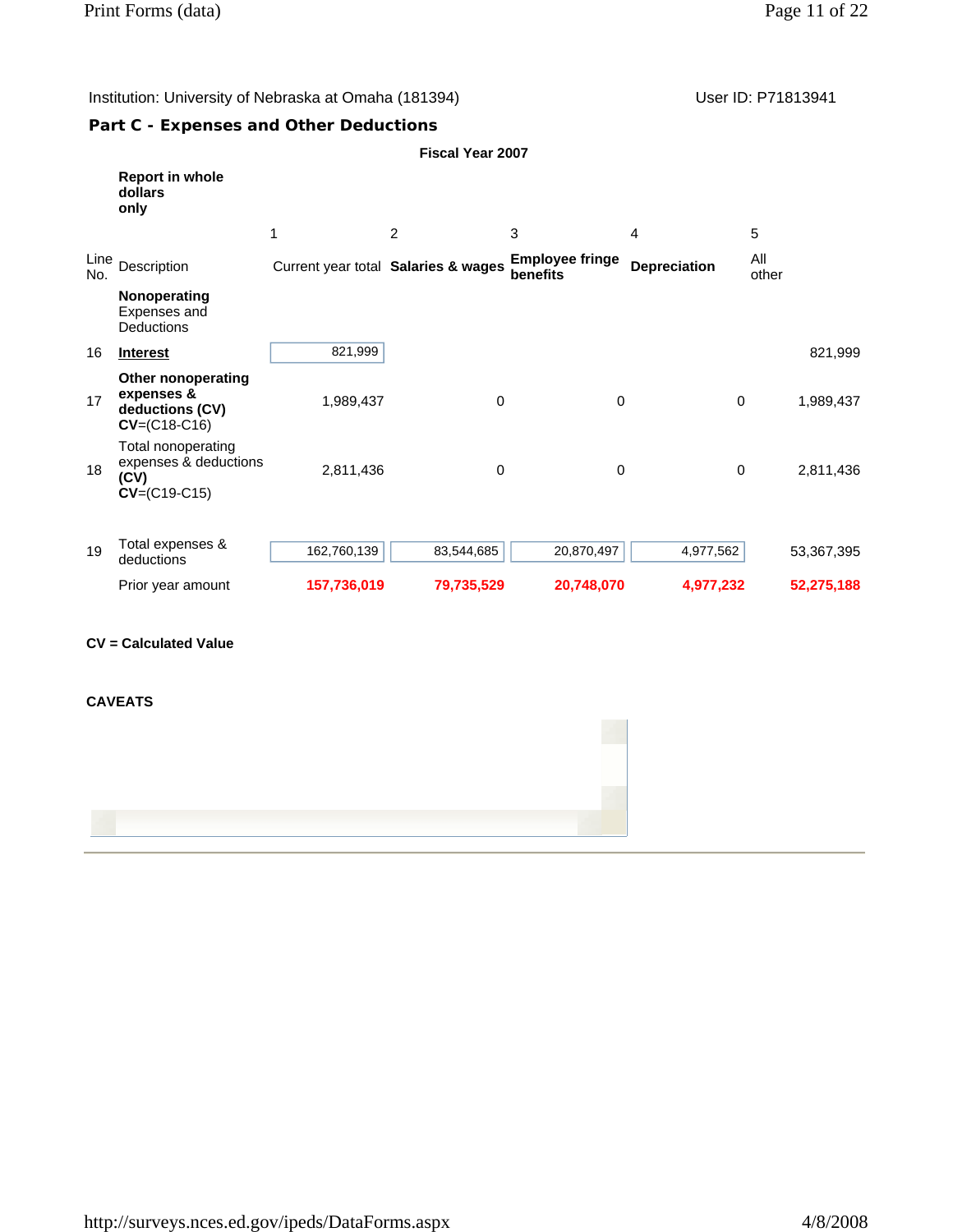## **Part D - Summary of Changes In Net Assets**

## **Fiscal Year 2007**

| Line No. | Description                                                      | Current year amount | Prior year amount |
|----------|------------------------------------------------------------------|---------------------|-------------------|
| 01       | Total revenues & other additions (from B25)                      | 168,103,591         | 160,275,718       |
| 02       | Total expenses & deductions (from C19)                           | 162,760,139         | 157,736,019       |
| 03       | Increase in net assets during year (CV)<br>$CV=(D01-D02)$        | 5,343,452           | 2,539,699         |
| 04       | Net assets beginning of year                                     | 126,828,802         | 124,289,103       |
| 05       | Adjustments to beginning net assets (CV)<br>$CV=[D06-(D03+D04)]$ | 0                   | 0                 |
| 06       | Net assets end of year (from A18)                                | 132.172.254         | 126,828,802       |

#### **CV = Calculated Value**

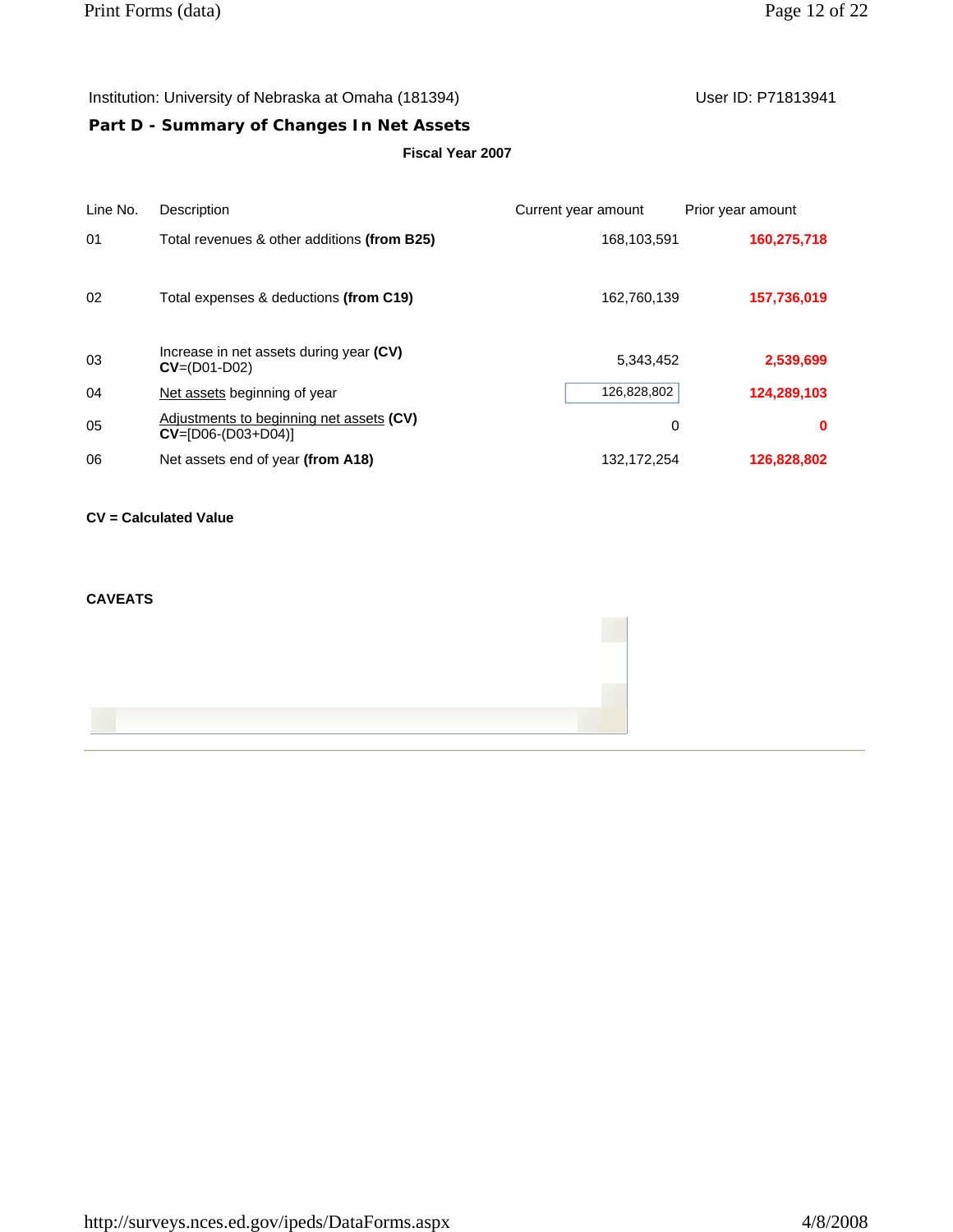## **Part E - Scholarships and Fellowships**

# **Part E - Scholarships and Fellowships**

**Fiscal Year 2007**

## **Report in whole dollars only**

| Line No. Source |                                                                                                         | Current year amount | Prior year amount |
|-----------------|---------------------------------------------------------------------------------------------------------|---------------------|-------------------|
|                 | Institutional Expenses and Discounts & Allowances                                                       |                     |                   |
|                 | Gross Scholarships and Fellowships (no loans included)                                                  |                     |                   |
| 01              | Pell grants (federal)                                                                                   | 5,897,766           | 6,043,043         |
| 02              | Other federal grants                                                                                    | 391,173             | 412,854           |
| 03              | Grants by state government                                                                              | 72,922              | 57,624            |
| 04              | Grants by local government                                                                              | 0                   | 0                 |
| 05              | Institutional grants from restricted resources                                                          | 4,722,124           | 4,448,554         |
| 06              | Institutional grants from unrestricted resources (CV)<br>$CV = [E07 - (E01 +  + E05)]$                  | 12,804,949          | 11,919,779        |
| 07              | Total gross scholarships and fellowships                                                                | 23,888,934          | 22,881,854        |
|                 |                                                                                                         |                     |                   |
|                 | Discounts and Allowances                                                                                |                     |                   |
| 08              | Discounts & allowances applied to tuition & fees                                                        | 13,672,813          | 12,119,706        |
| 09              | Discounts & allowances applied to sales & services of<br>auxiliary enterprises (CV)<br>$CV = (E10-E08)$ | 294,540             | 278,838           |
| 10              | Total Discounts & Allowances (CV)<br>$CV=(E07-E11)$                                                     | 13,967,353          | 12,398,544        |
| 11              | Net scholarships and fellowships expenses after deducting<br>discount & allowances (from C10)           | 9,921,581           | 10,483,310        |

#### **CV = Calculated Value**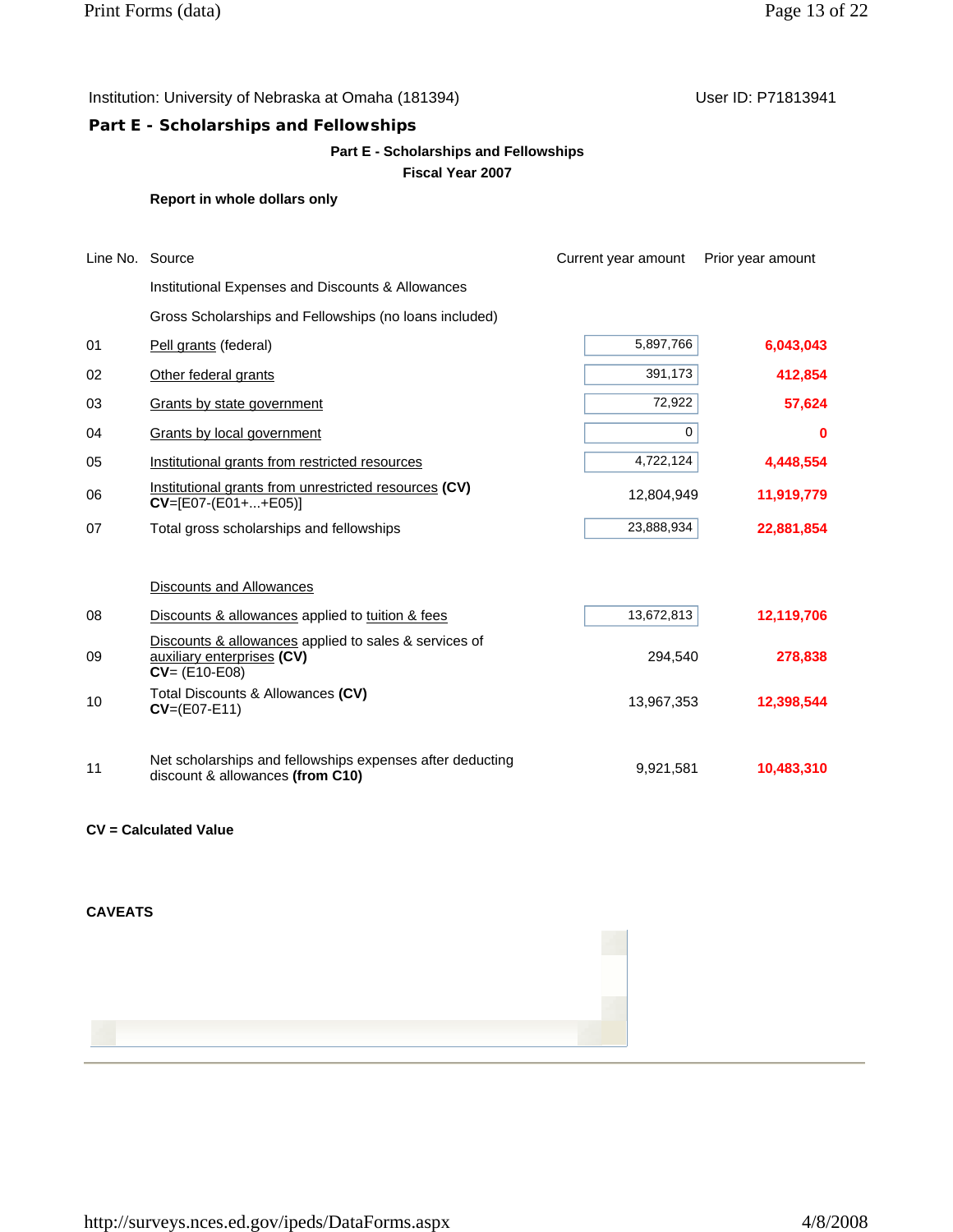|             | Institution: University of Nebraska at Omaha (181394)                                                                                     | User ID: P71813941  |                                     |
|-------------|-------------------------------------------------------------------------------------------------------------------------------------------|---------------------|-------------------------------------|
|             | Part H - Details of Endowment Assets                                                                                                      |                     |                                     |
|             | <b>Fiscal Year 2007</b><br>Report in whole dollars only                                                                                   |                     |                                     |
| Line<br>No. | <b>Value of Endowment Assets</b>                                                                                                          | <b>Market Value</b> | <b>Prior Year</b><br><b>Amounts</b> |
|             | Include not only endowment assets held by the institution, but any assets<br>held by private foundations affiliated with the institution. |                     |                                     |
| 01          | Value of endowment assets at the beginning of the fiscal year                                                                             | 4,139,808           | 4.029.664                           |
| 02          | Value of endowment assets at the end of the fiscal year                                                                                   | 4,653,976           | 4,139,808                           |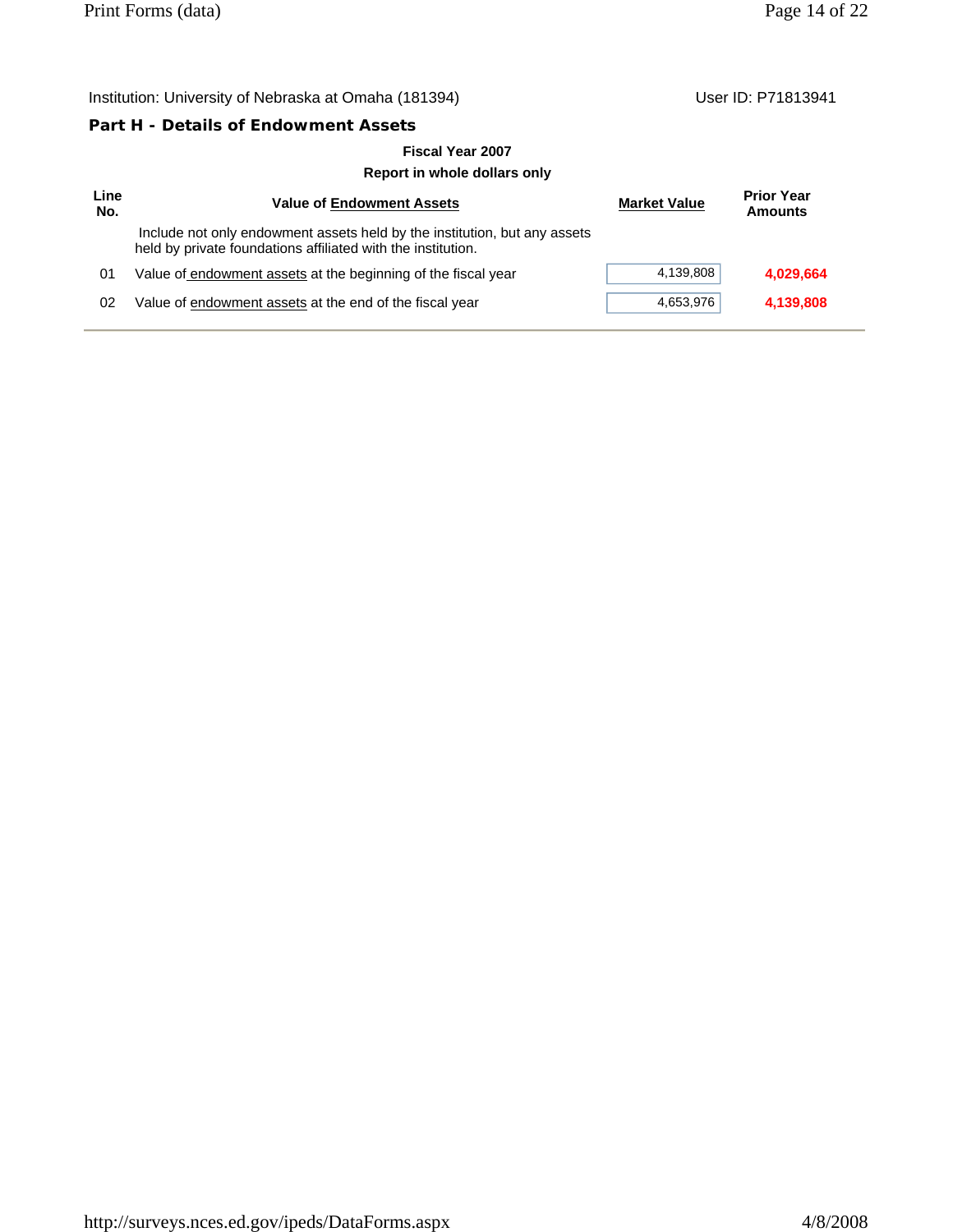## **Part J - Revenue Data for Bureau of Census**

# **Part J - Revenues (Census Bureau)**

**Fiscal Year 2007** 

|    |                                                             |                                                                                                            |                                                           | Amount                   |           |                                                 |
|----|-------------------------------------------------------------|------------------------------------------------------------------------------------------------------------|-----------------------------------------------------------|--------------------------|-----------|-------------------------------------------------|
|    | Source and type                                             | Total for all funds<br>and operations<br>(includes<br>endowment funds,<br>but excludes<br>component units) | <b>Education and</b><br>general/independent<br>operations | Auxiliary<br>enterprises | Hospitals | Agriculture<br>extension/experiment<br>services |
|    |                                                             | (1)                                                                                                        | (2)                                                       | (3)                      | (4)       | (5)                                             |
|    | 01 Tuition and fees                                         | 64,306,192                                                                                                 | 64,306,192                                                |                          |           |                                                 |
| 02 | Sales and<br>services                                       | 27,029,525                                                                                                 | 8,633,880                                                 | 18,395,645               | 0         |                                                 |
|    | Federal<br>03 grants/contracts<br>(excludes Pell<br>Grants) | 7,529,814                                                                                                  | 7,529,814                                                 |                          |           |                                                 |
|    |                                                             | Revenue from the state government:                                                                         |                                                           |                          |           |                                                 |
| 04 | State<br>appropriations,<br>current &<br>capital            | 60,577,974                                                                                                 | 60,577,974                                                |                          |           |                                                 |
| 05 | State grants<br>and contracts                               | 3,156,637                                                                                                  | 3,156,637                                                 |                          |           |                                                 |
|    |                                                             | Revenue from local governments:                                                                            |                                                           |                          |           |                                                 |
|    | Local<br>06 appropriation,<br>current &<br>capital          | 0                                                                                                          | 0                                                         |                          |           |                                                 |
|    | Local<br>07 government<br>grants/contracts                  | 243,842                                                                                                    | 243,842                                                   |                          |           |                                                 |
|    | Receipts from<br>08 property and<br>non-property<br>taxes   | 20,312                                                                                                     |                                                           |                          |           |                                                 |
| 09 | Gifts and<br>private grants,<br>including capital<br>grants | 7,553,695                                                                                                  |                                                           |                          |           |                                                 |
| 10 | Interest<br>earnings                                        | 1,794,144                                                                                                  |                                                           |                          |           |                                                 |
| 11 | Dividend<br>earnings                                        | $\pmb{0}$                                                                                                  |                                                           |                          |           |                                                 |
|    | 12 Realized capital<br>gains                                | 636,337                                                                                                    |                                                           |                          |           |                                                 |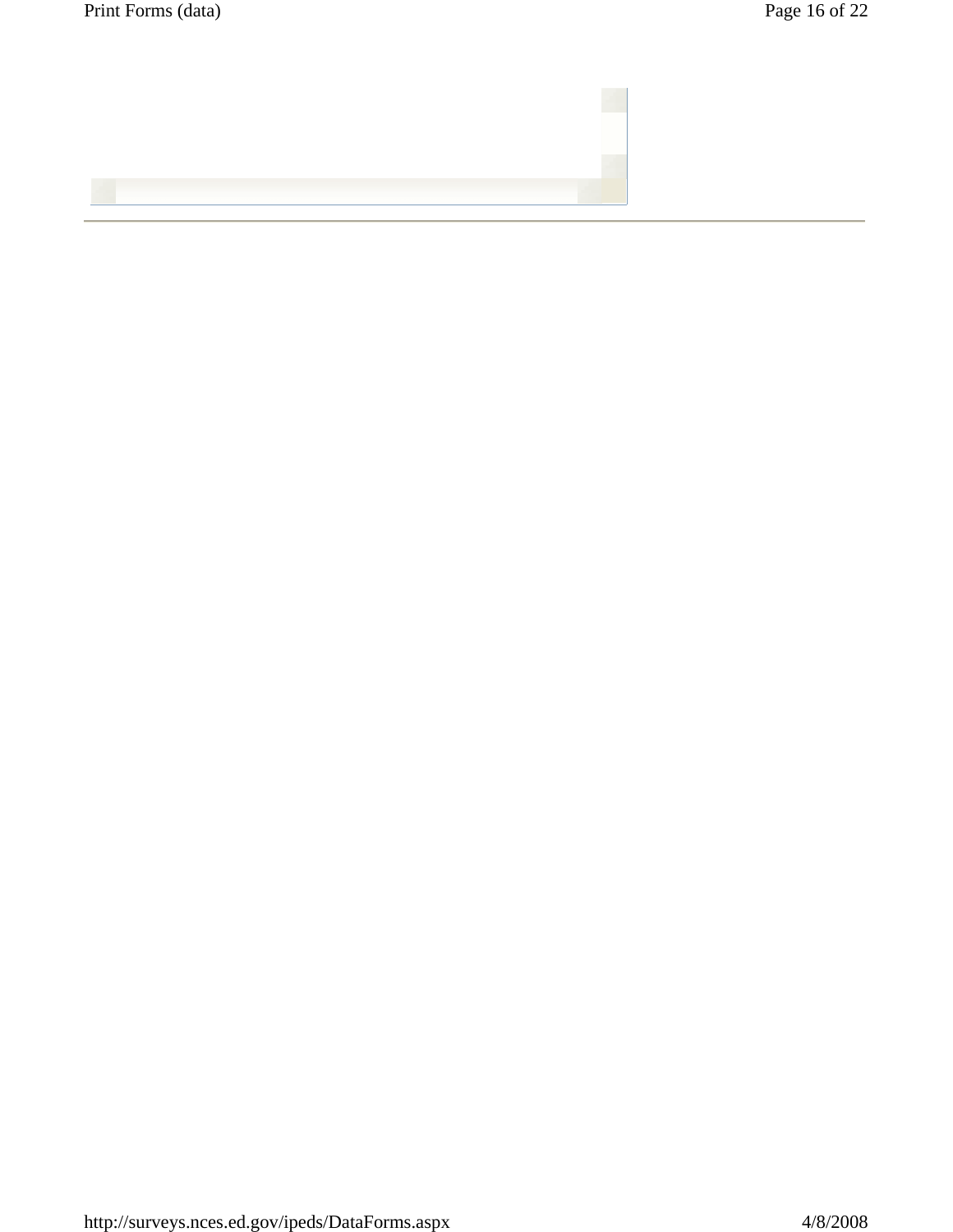## **Part K - Expenditure Data for Bureau of Census**

**Part K - Expenditures Fiscal Year 2007**

|                |                                                                              |                                                                                                            |                                                        | Amount                   |           |                                                     |
|----------------|------------------------------------------------------------------------------|------------------------------------------------------------------------------------------------------------|--------------------------------------------------------|--------------------------|-----------|-----------------------------------------------------|
|                | Category                                                                     | Total for all funds<br>and operations<br>(includes<br>endowment funds,<br>but excludes<br>component units) | Education and<br>general/<br>independent<br>operations | Auxiliary<br>enterprises | Hospitals | Agriculture<br>extension/<br>experiment<br>services |
|                |                                                                              | (1)                                                                                                        | (2)                                                    | (3)                      | (4)       | (5)                                                 |
|                | 01 Salaries and wages                                                        | 83,544,685                                                                                                 | 77,648,071                                             | 5,896,614                |           |                                                     |
|                | 02 Employee benefits, total                                                  | 20,870,497                                                                                                 | 19,420,562                                             | 1,449,935                |           |                                                     |
| 0 <sub>3</sub> | Payment to state<br>retirement funds (maybe<br>included in line 02<br>above) | 0                                                                                                          |                                                        |                          |           |                                                     |
| 04             | Current expenditures<br>other than salaries                                  | 40,634,378                                                                                                 | 27,522,993                                             | 13,111,385               |           |                                                     |
|                | Capital outlay:                                                              |                                                                                                            |                                                        |                          |           |                                                     |
|                | 05 Construction                                                              | 7,575,059                                                                                                  | 4,669,794                                              | 2,905,265                |           |                                                     |
|                | 06 Equipment purchases                                                       | 4,261,366                                                                                                  | 4,170,214                                              | 91,152                   |           |                                                     |
|                | 07 Land purchases                                                            | 2,044,781                                                                                                  | 2,044,781                                              |                          |           |                                                     |
|                | Interest on debt<br>08 outstanding, all funds &<br>activities                | 821,999                                                                                                    |                                                        |                          |           |                                                     |
|                | 09 Scholarships/fellowships                                                  | 23,888,934                                                                                                 | 23,888,934                                             |                          |           |                                                     |

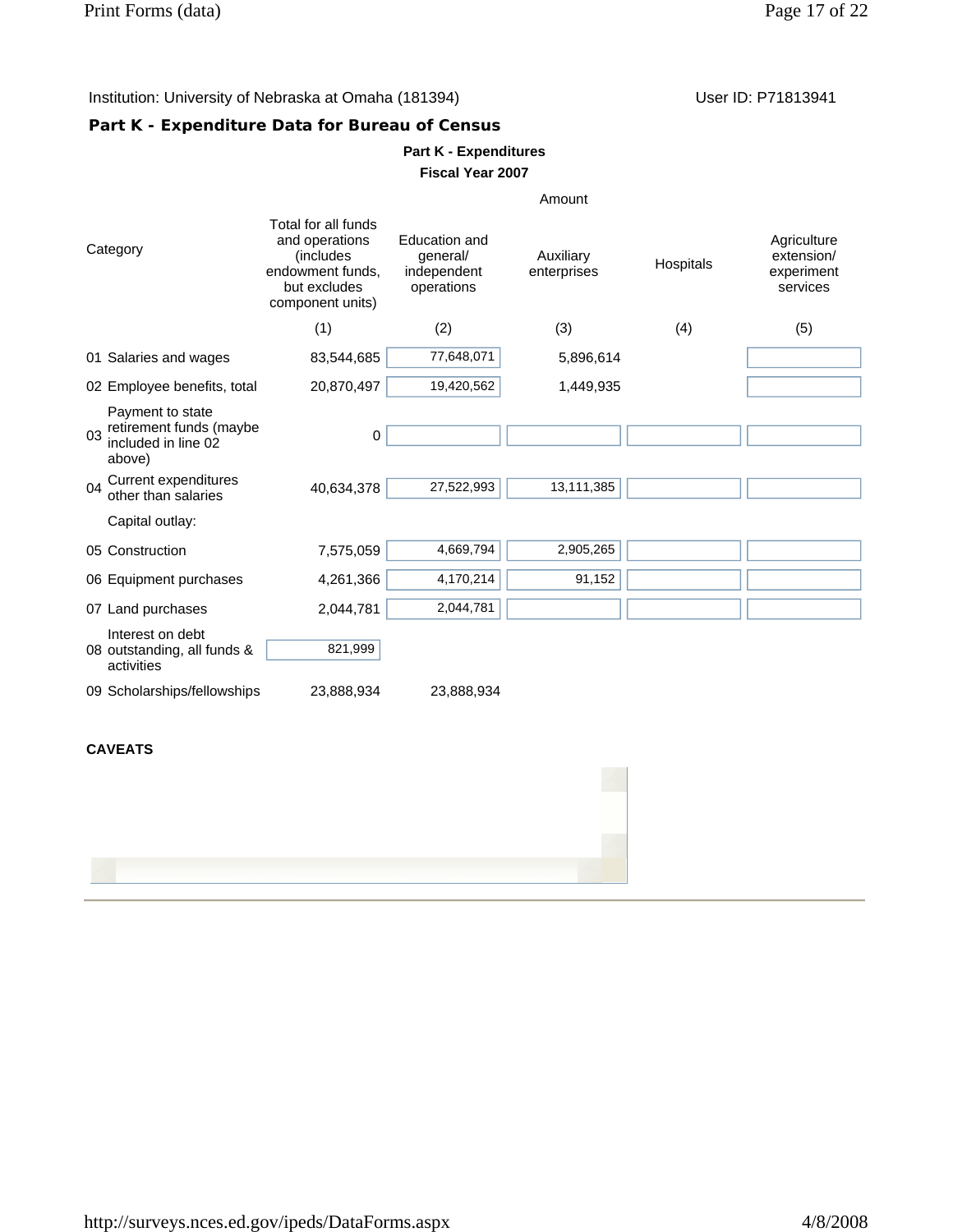## **Part L - Debt and Assets, page 1**

## **Part L - Debt and Assets Fiscal Year 2007**

| <b>Debt</b> |                                                         |        |            |
|-------------|---------------------------------------------------------|--------|------------|
| Category    |                                                         | Amount |            |
| 01          | Long-term debt outstanding at beginning of fiscal year  |        | 19,155,000 |
| 02          | Long-term debt issued during fiscal year                |        |            |
| 03          | Long-term debt retired during fiscal year               |        | 810,000    |
| 04          | Long-term debt outstanding at end of fiscal year        |        | 18,345,000 |
| 05          | Short-term debt outstanding at beginning of fiscal year |        |            |
| 06          | Short-term debt outstanding at end of fiscal year       |        |            |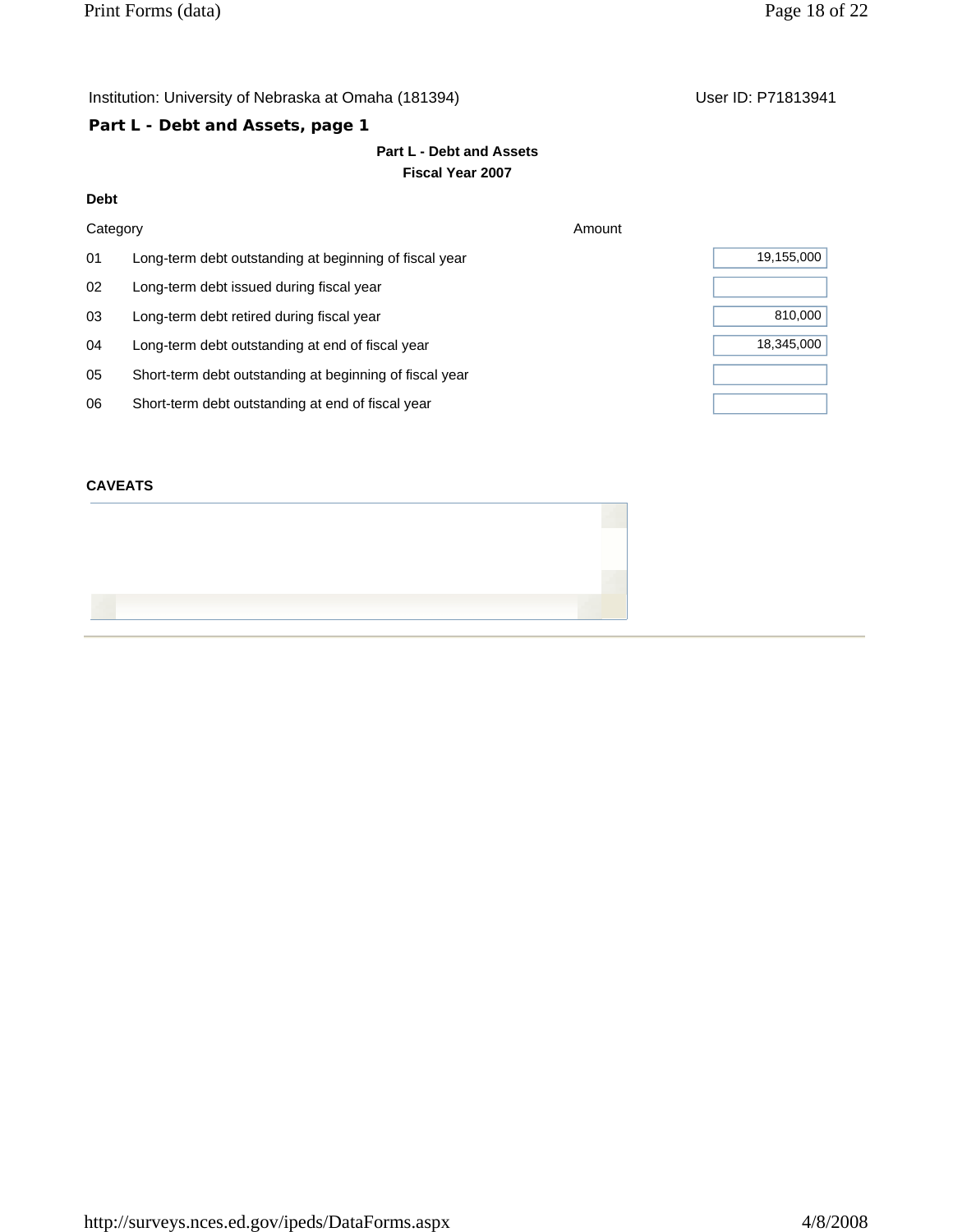## **Part L - Debt and Assets, page 2**

## **Part L - Debt and Assets (page 2) Fiscal Year 2007**

| Category |                                                                                               | Amount     |
|----------|-----------------------------------------------------------------------------------------------|------------|
|          | 07 Total cash and security assets held at end of fiscal year in sinking or debt service funds | 3,840,188  |
|          | 08 Total cash and security assets held at end of fiscal year in bond funds                    |            |
|          | 09 Total cash and security assets held at end of fiscal year in all other funds               | 36,698,008 |

#### **CAVEATS**

**Assets**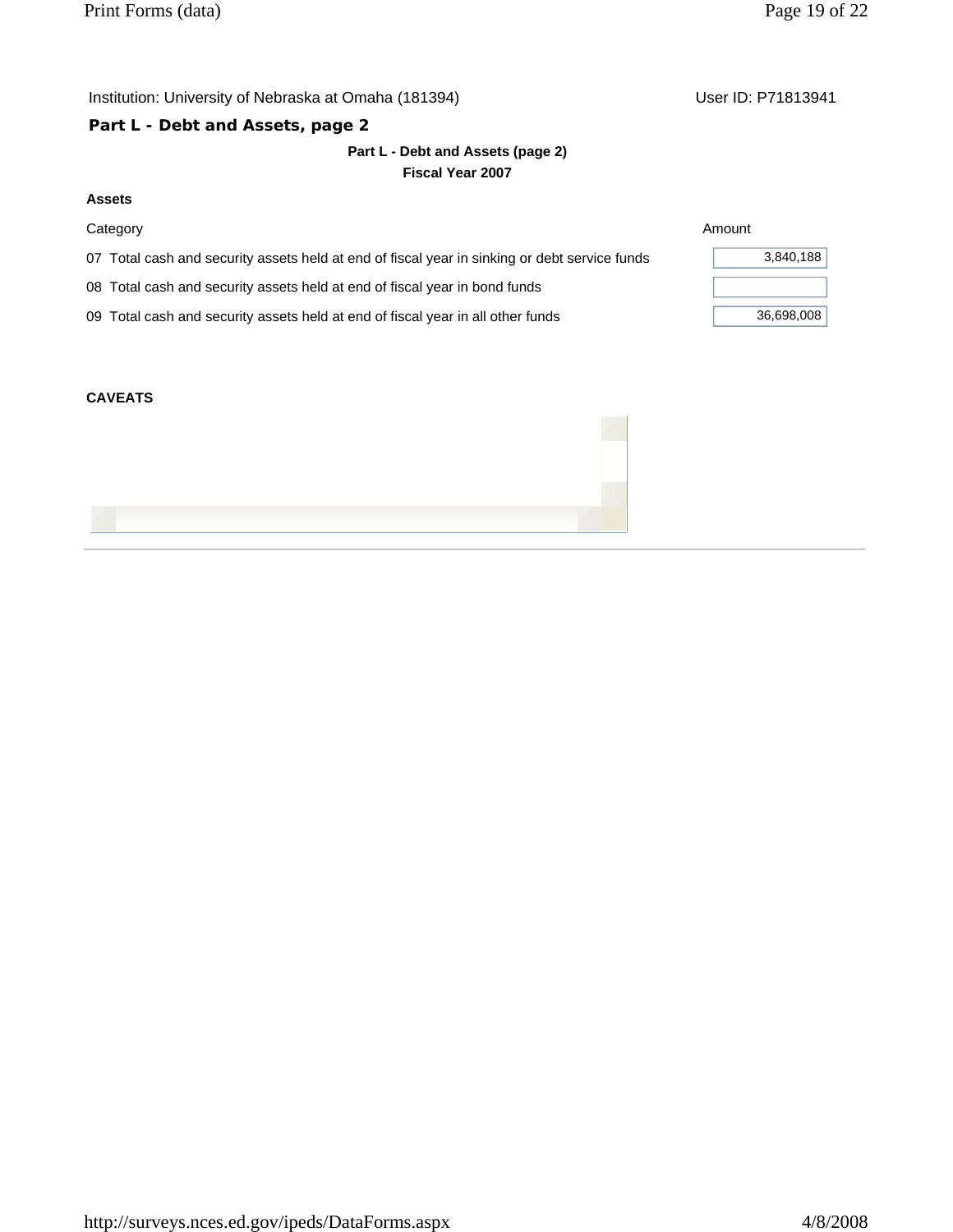## **Explanation Report**

There are no explanations for selected survey and institution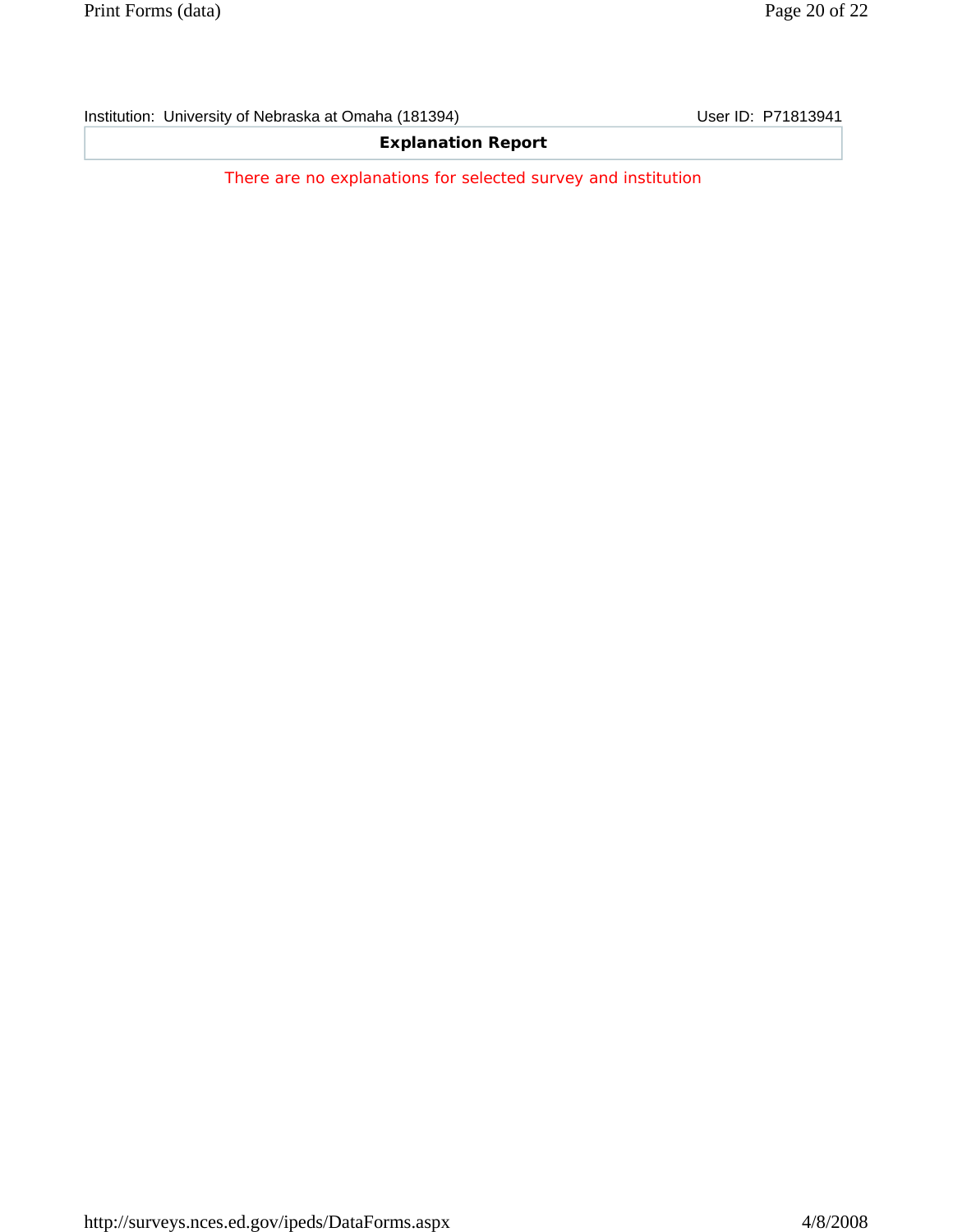Print Forms (data) Page 21 of 22